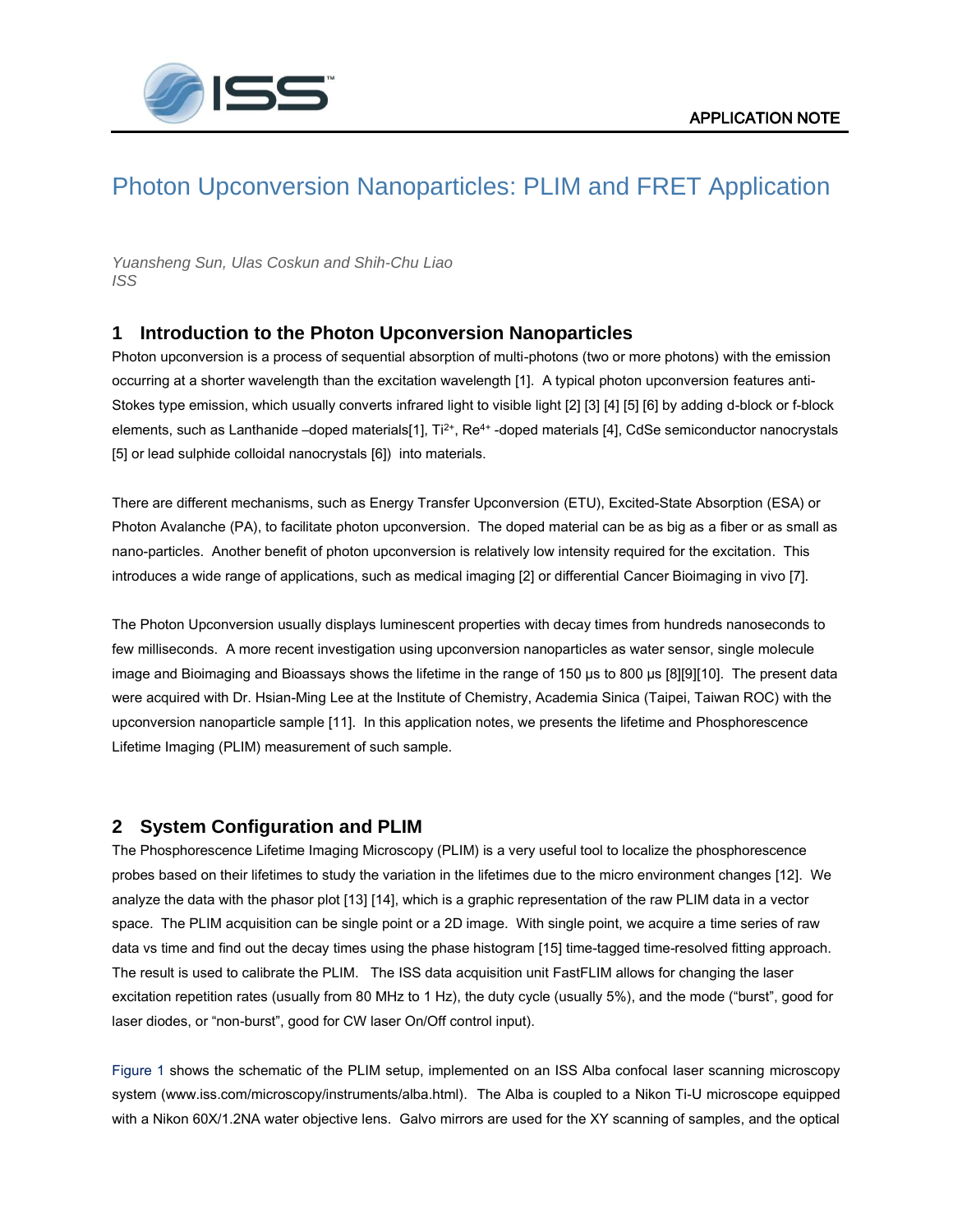sectioning is performed by mounting the objective lens on a piezo-Z device (MadCity Labs). The scanning and piezo devices are synchronized to the FastFLIM data acquisition unit. The typical detectors used by Alba (up to 4 channels) are GaAsP (Model H7422P, by Hamamatsu) or Hybrid (Model R10467, by Hamamatsu) photomultiplier tubes (PMTs) or single photon counting module (SPCM, by Excelitas) avalanche photodiodes (APDs); the 2-channel Alba system used for these measurements is equipped with the SPCM-ARQH-15 APD detector in channels 1 and 2. Both data acquisition and analysis are performed using the ISS VistaVision 64-bit software.

A 980-nm CW laser (MDL-III-980L-150mW, Changchun New Industries Optoelectronics Technology Co., Ltd. [www.cnilaser.com\)](http://www.cnilaser.com/) is modulated with frequencies in the range 100 KHz - 250 Hz with a 5% duty cycle pulses by ISS FastFLIM unit for time-tagged time-resolved measurements. The 980-nm excitation laser is mounted on the ISS 3 laser laser launcher for its intensity control, and then delivered to the Alba system via a single mode polarizationmaintained fiber (Oz-Optics).

In Alba, the excitation beams pass through the excitation dichroic (D2, 488/561/635/2p, Chroma) that reflects the descanned emission light. For PLIM measurements, an emission dichroic (D3, Glass, Chroma) is used to pass all the emission signal to channel 1. In channel 1, the emission light is filtered by a 720sp/2p emission filter (Chroma). A motorized, variable-aperture, confocal pinhole set at 70  $\mu$ m diameter, is placed before the Ch1 detector.



**Figure 1**: The PLIM system setup.

# **3 Upconversion Nano Particles Emission Spectrum, Excitation at 980nm**

Figure 2 shows the emission spectra of the nanoparticles at two values of the excitation laser power. Specifically, if the excitation laser power is doubled the intensity of the emission lines increases by about 4 times.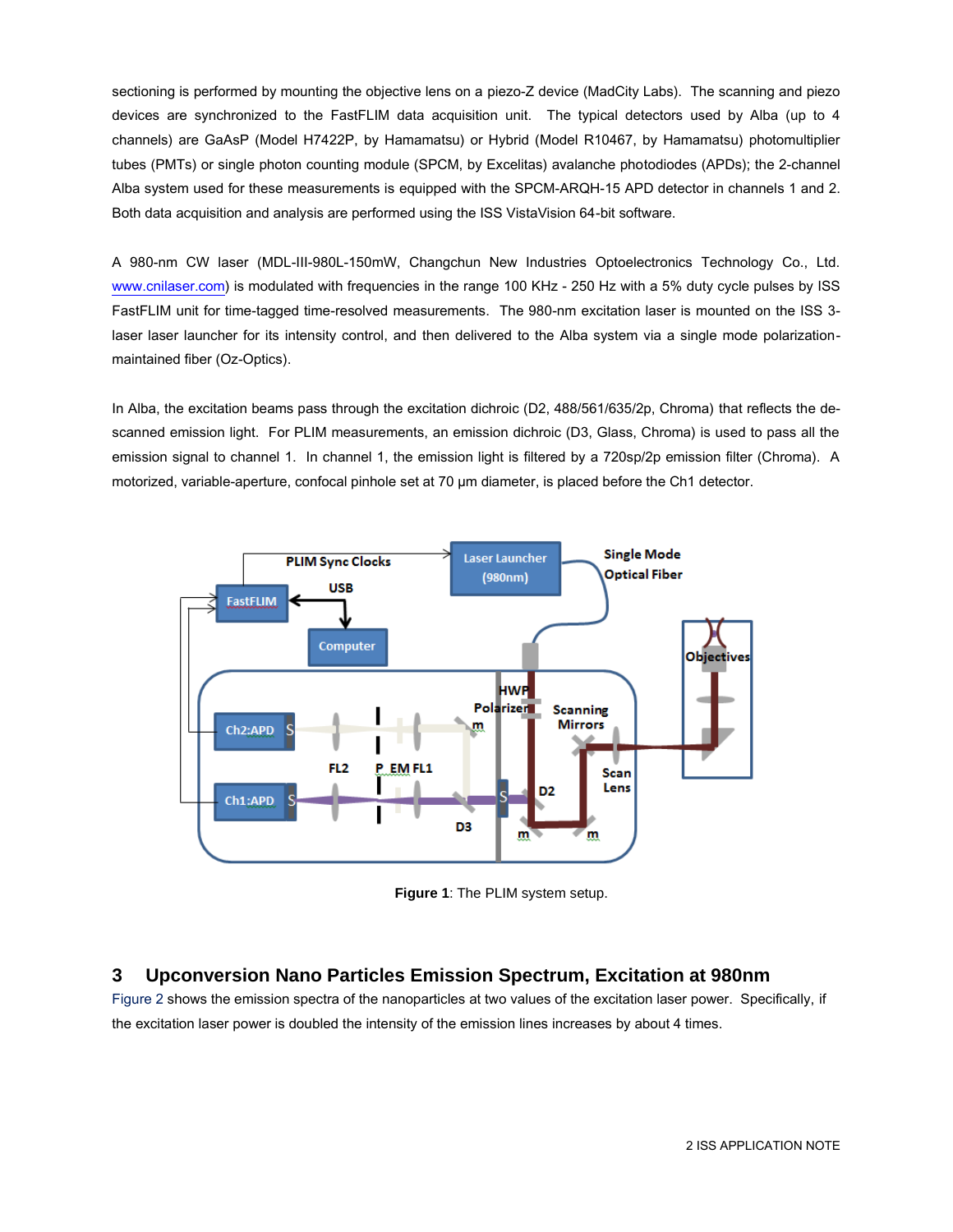

**Figure 2**: Upconversion nanoparticles emission spectra at 20mW and 40mW laser power. Excitation wavelength is 980 nm. Excitation power: 20mW (red), 40mW (blue). Emission peaks are 345nm, 361nm, 450nm, 475nm, 510nm, 578nm, 647nm, 693nm, 724nm, 802nm.

# **4 Upconversion Nano Particles Counts per Second vs Laser Power**

Figure 3 shows the relationship between Counts per Second and Laser Power for the upconversion nanoparticles. As the 980nm laser has a maximum 160mW CW output, we modulate it at 250 Hz (5% duty cycle) or 1 KHz (5% duty cycle) for the PLIM measurements.



**Figure 3**: Upconversion Nanoparticles Counts per Second vs Laser Power. We use up to 60% of power, which is 140 μW (or about 7% of the maximum power), and the counts get to 830K CPS.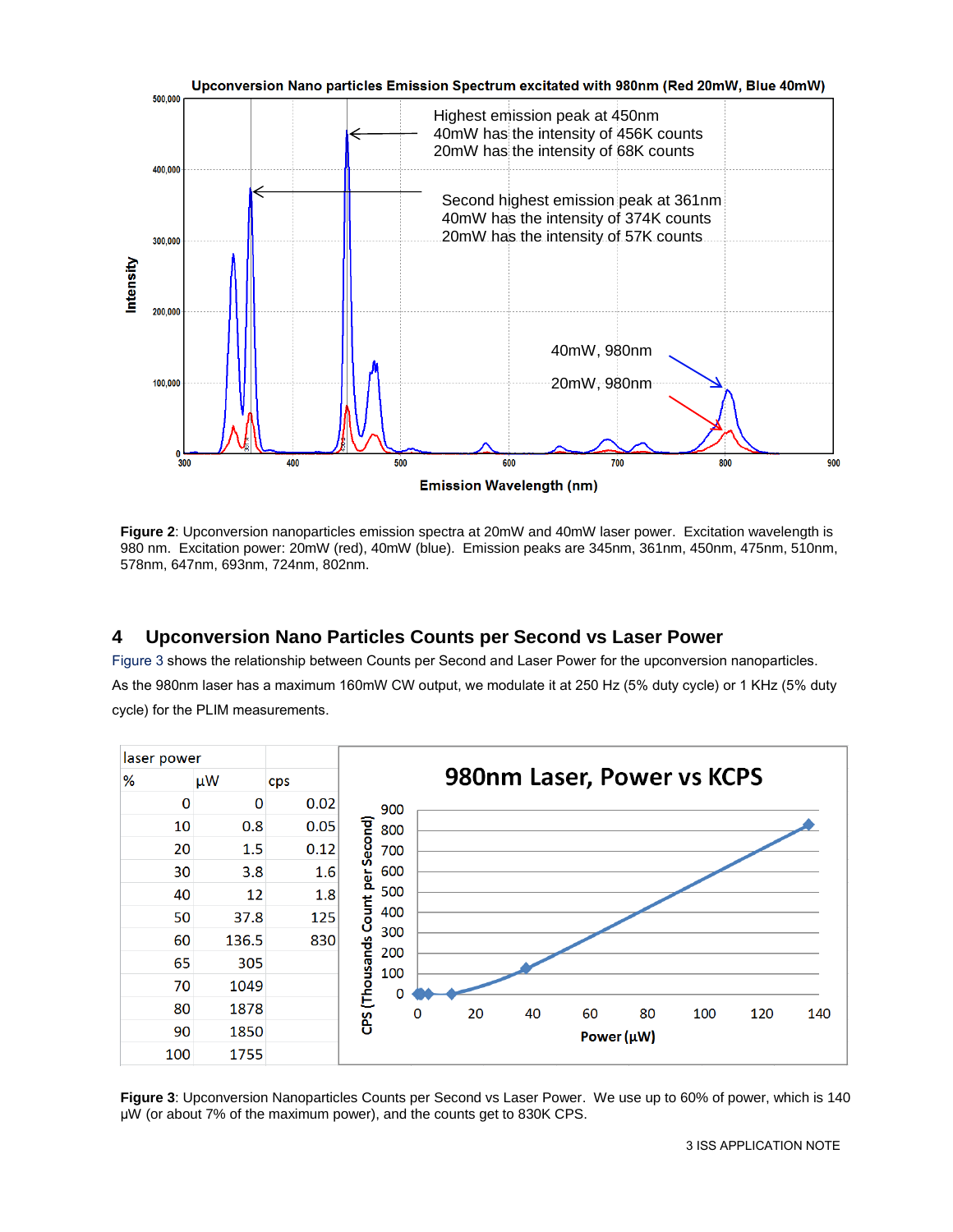The power at the output of the optical fiber is 40%; that is, with the 5% duty cycle, the power is 160mW  $*$  40%  $*$  5% = 3.2mW, and with further optical loss, a 1.9mW was measured at the entrance of Alba microscopy system. Even with the 1.8mW, we have not used the full power to excite the upconversion nanoparticles; this shows the high efficiency energy transfer in the upconversion nanoparticles.

# **5 Measurements results from time tagged time resolved FFS mode and PLIM**

Figure 4 shows the single point measurement of time-tagged time-resolved FFS measurement acquired for 30 seconds. The excitation frequency is 250 Hz, the resolution of the histogram data is actually 1,024,000, but we bin to 4096 points to present the phase histogram, which is actually the time domain decay data. We fit with time domain fitting routines and we get 280 μs for the phosphorescence lifetime.



**Figure 4**: Using time tagged time resolved phase histogram for a direct time domain fit, found the 280µs lifetime.

Figure 5 shows the PLIM measurement with 256x256 pixel resolution, acquired with a dwell time of 8 ms per pixel (acquisition time is about 9 minutes). The excitation frequency is 250 Hz, and is calibrated with lifetime of 280 μs. We fit the phase modulation of phosphorescent lifetime of 272 μs.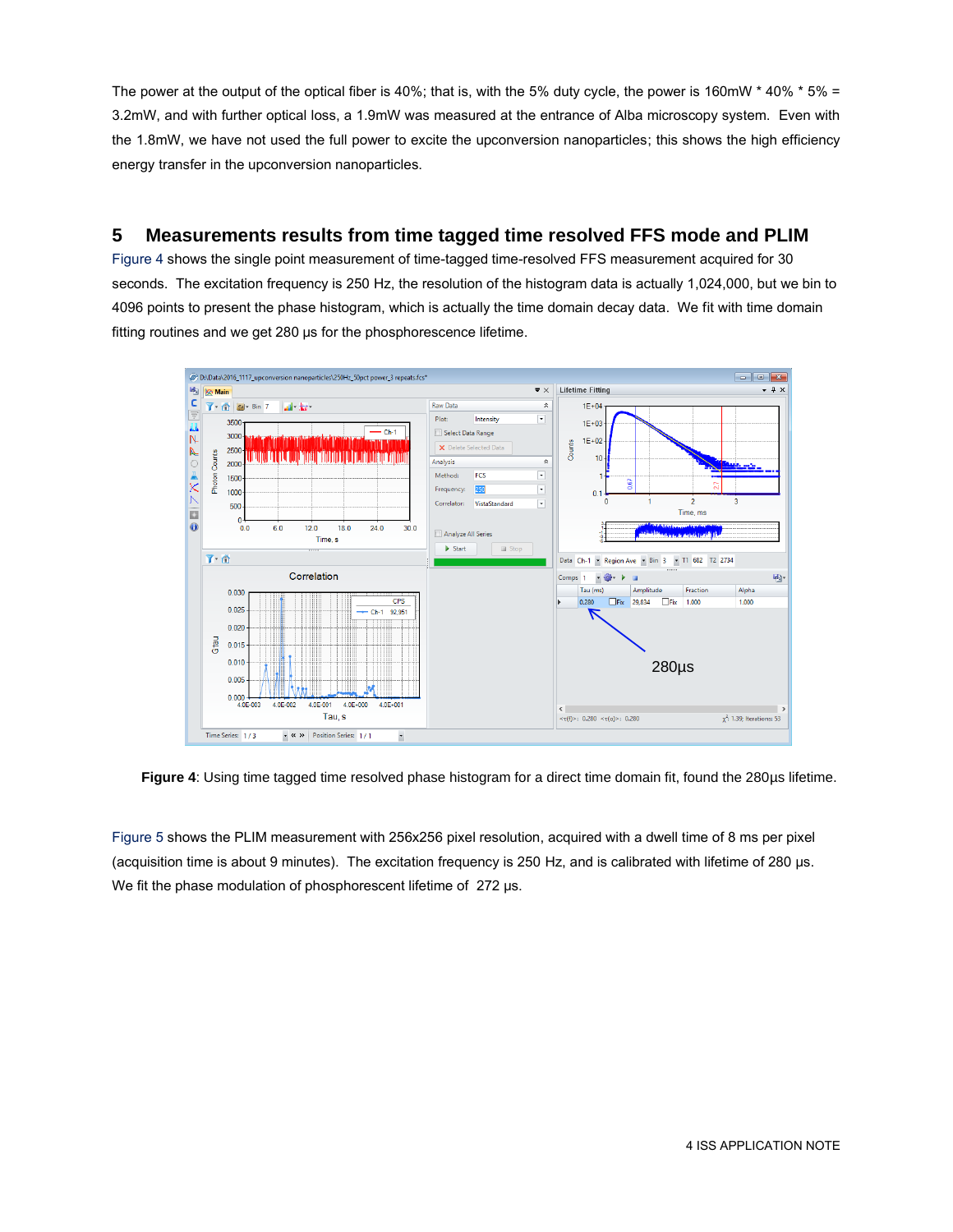

**Figure 5**: PLIM measurement of about 9 minutes, found the 272μs lifetime.

# **6 PLIM FRET**

Upconversion nanoparticles sample of channelrhodopsin-ucnp is used to measure the PLIM FRET. The excitation wavelength of ucnp is 980nm and the emission is at 453nm and 474nm. The excitation wavelength of channelrhodopsin is 450nm-470nm, but channelrhodopsin won't show any emission.

## **6.1 channelrhodopsin-ucnp PLIM**

Figure 6 shows the PLIM of channelrhodopsin-ucnp. There are shorter lifetime regions, which is an indication of a higher FRET efficiency: the lifetime has a major distribution around 230 μs and the shorter lifetimes are around 200 μs. The fitting of the donor-acceptor lifetime using two components fit. For example, a lifetime fit of 244 μs at cursor location is actually contain 149 μs (78%) and 585 μs (22%). The FRET efficiency is determined by using the FRET calculator of the VistaVision software (as described in next section).



**Figure 6**: PLIM of channelrhodopsin-ucnp.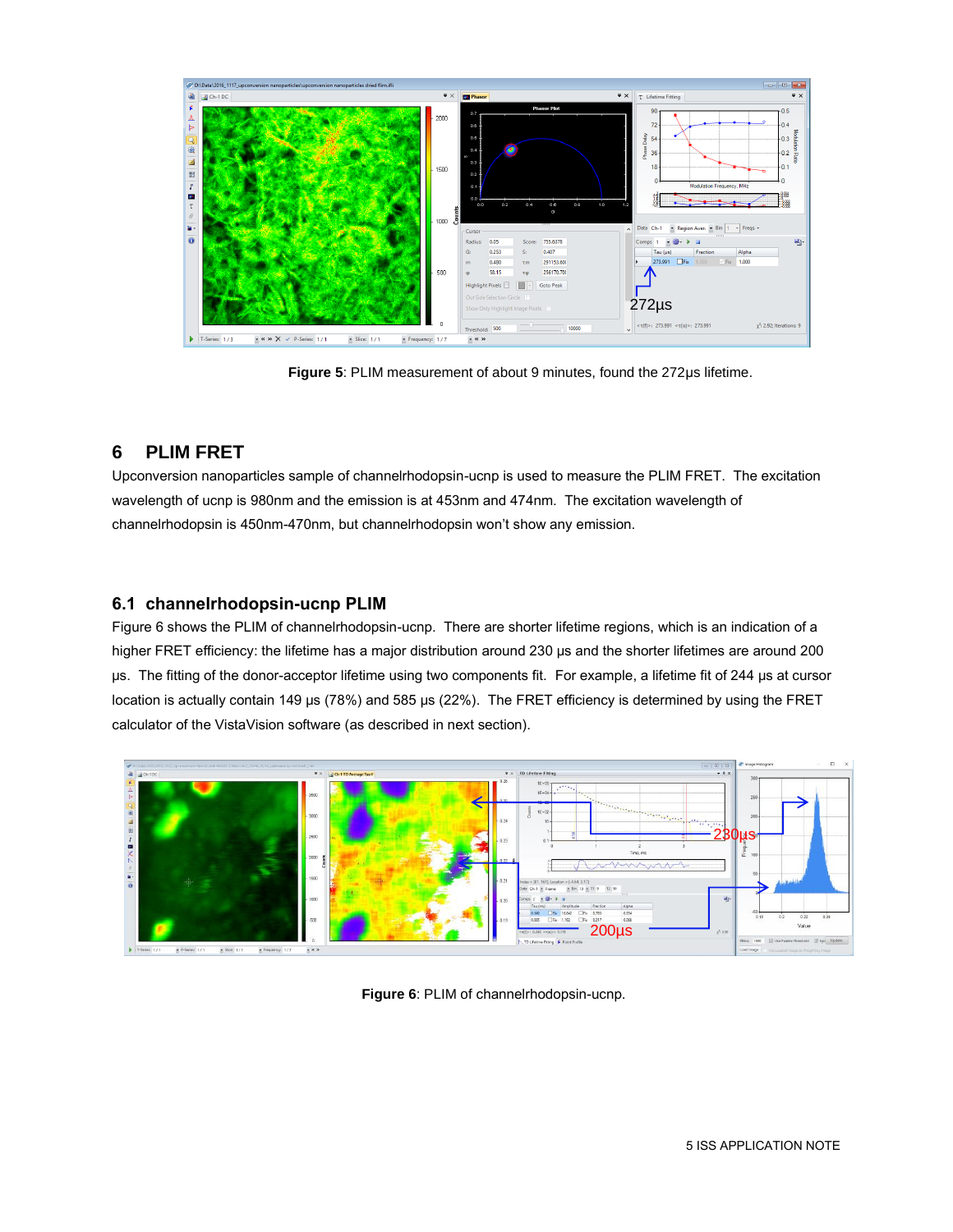## **6.2 PLIM FRET Phasor Analysis**

Figure 7 below shows the PLIM Phasor Analysis of channelrhodopsin-ucnp (positive control). The 220 μs decay time is assigned to the donor only while the FRET distribution is centered at 125 μs. Assuming the background has a longer decay time, we then find the FRET efficiency to be about 47% from the analysis using the FRET calculator.



**Figure 7**: PLIM analysis of FRET efficiency of 40% to 62%

# **7 Conclusions**

With the FastFLIM acquisition unit one can easily investigate different phosphorescent lifetimes ranging from few hundreds nanoseconds (set to 1 MHz excitation pulse rate) to a few milliseconds (set to 250 Hz excitation pulse rate, for example). The fitted lifetime are used as a reference for further PLIM measurements. The FRET analysis routine provides the FRET efficiency.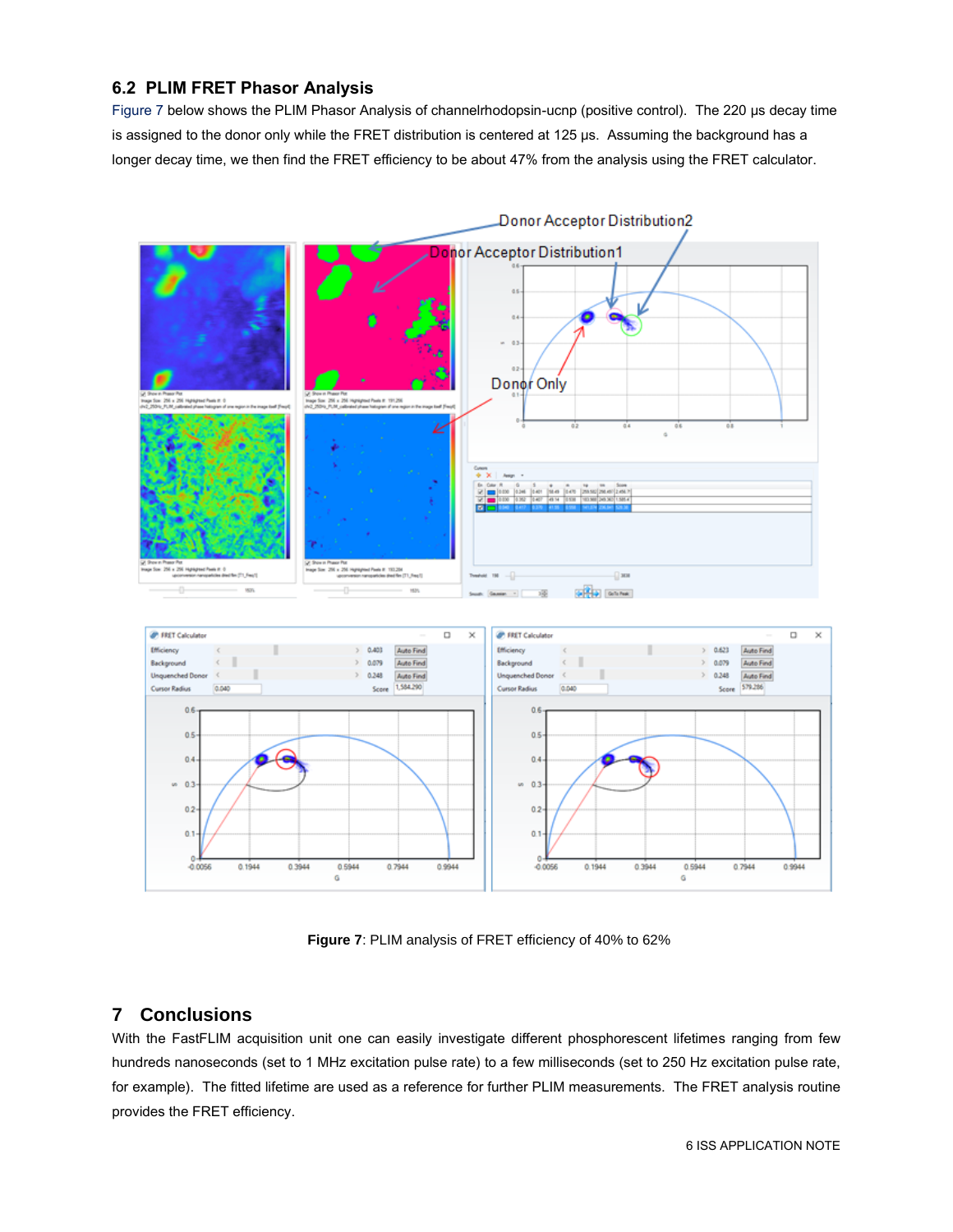The benefits of FastFLIM are manifold:

- The unit is capable of measuring both fluorescent and phosphorescent lifetimes.
- Easy to work with continuous wave (CW) lasers that can be modulated over a wide range of frequencies (80MHz to 0.0596Hz). The frequency, duty cycle and burst or non-burst mode can be easily changed in the software.
- FFS time-tagged-time resolved mode can be analyzed with FCS, PCH, phasor plot, frequency domain fit and time domain (phase histogram) fit, as so called "multi-parameter" analysis [16].
- Phosphorescent FRET data can be easily analyzed with the FRET calculator.

#### **Acknowledgements**

We greatly thank Dr. Hsien-Ming Lee and Dr. Lee's laboratory team, Tzu-ho Chen and Hua-De Gao (Institute of Chemistry, Academia Sinica, Taipei, Taiwan, R.O.C.) for providing the nanoparticles sample. We also thank Changchun New Industries Optoelectronics Technology Co., Ltd. P.R. China, for providing the 980nm laser.

## **References**

- [1] Bo Zhou, Bingyang Shi, Dayong Jin & Xiaogang Liu. *Controlling Upconversion nanocrystals for Emerging* Applications. Nature Nanotechnology. 10:924-936 (2015).
- [2] Haase, M.; H. Schäfer. *Upconverting Nanoparticles*. Angewandte Chemie International Edition. 50: 5808–5829 (2011).
- [3] Auzel, François. *Upconversion and Anti-Stokes Processes with f and d Ions in Solids*. Chem. Rev. 104 (1): 139–174 (2004).
- [4] Gamelin, Daniel, R. Güdel, U. Hans. Design of Luminescent Inorganic Materials: New Photophysical Processes Studied by Optical Spectroscopy. Acc. Chem. Res. 33 (4): 235-242 (2000).
- [5] Huang, Zhiyuan; Li, Xin; Mahboub, Melika; Hanson, Kerry M.; Nichols, Valerie M.; Le, Hoang; Tang, Ming L.; Bardeen, Christopher J. Hybrid Molecule-[Nanocrystal Photon Upconversion Across the Visible and Near-](http://dx.doi.org/10.1021/acs.nanolett.5b02130)[Infrared](http://dx.doi.org/10.1021/acs.nanolett.5b02130). Nano Letters. 15 (8): 5552-5557 (2015-08-12).
- [6] Wu, Mengfei, Daniel N. Congreve, Mark W. B. Wilson, Joel Jean, Nadav Geva, Matthew Welborn, Troy Van Voorhis, Vladimir Bulović, Moungi G. Bawendi, Marc A. Baldoi. Solid-state infrared-to-visible upconversion sensitized by colloidal nanocrystals". Nature Photonics, 10, (2016) 31-34.
- [7] Kwon OS, Song HS, Conde J, Kim HI, Artzi N, Kim JH. Dual-Color Emissive Upconversion Nanocapsules for Differential Cancer Bioimaging in vivo. ACS Nano 26:10(1):1512-21. (2016 Jan 4).
- [8] Liping Wei, Samer Doughan, Yi Han, Matthew V. DaCosta, Ulrich J. Krull and Derek Ho. The Intersection of CMOS Microsystems and Upconversion Nanoparticles for Luminescence Bioimaging and Bioassays. Sensors, 14, 16829-16855; doi:10.3390/s140916829 (2014).